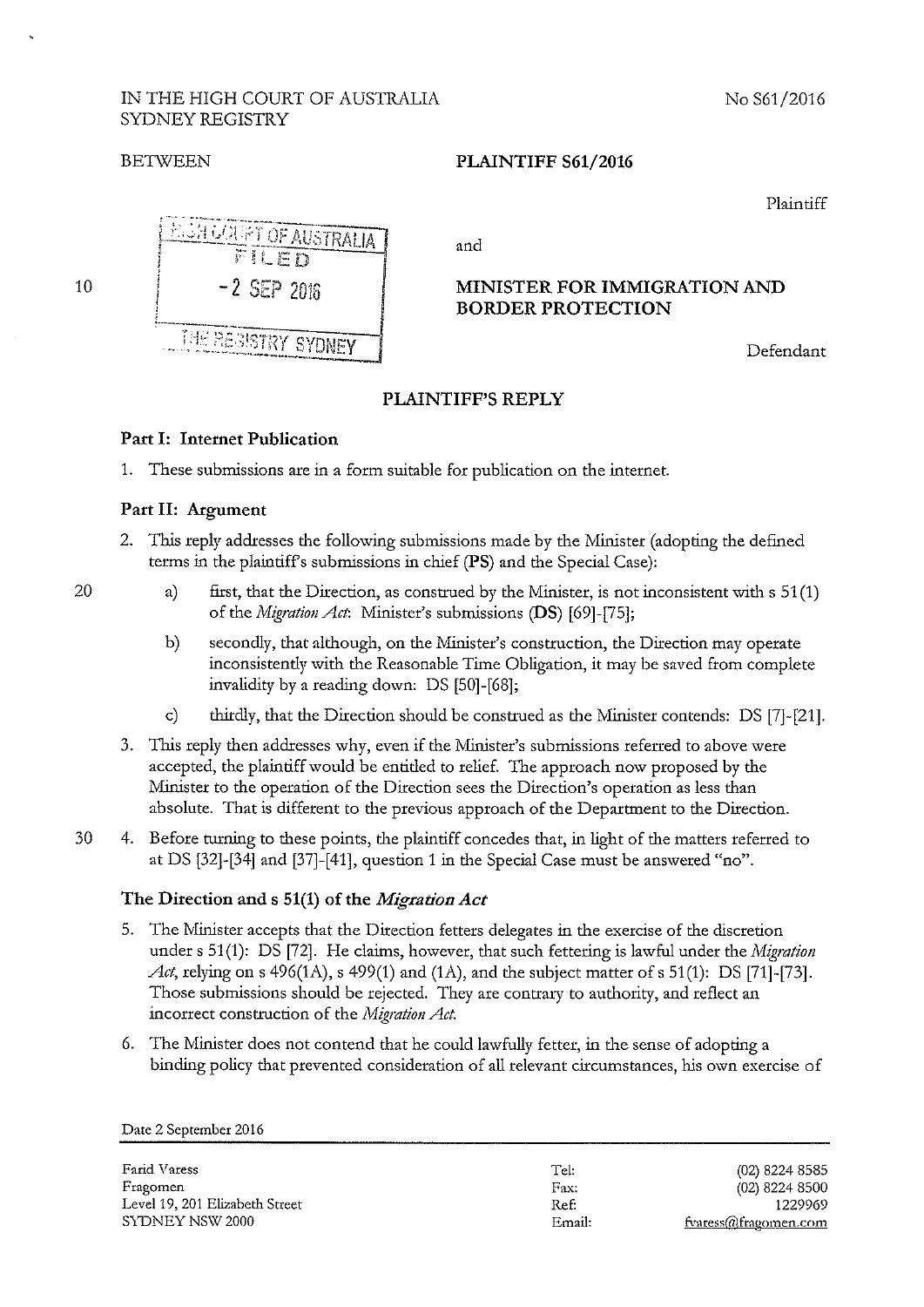the s 51(1) discretion.<sup>1</sup> That is unsurprising, as the *Migration Act* provides no basis for such a submission. As outlined at PS  $[74]-[75]$ , the discretion under s  $51(1)$  is unconfined in its terms, and exists in order to allow flexibility that is essential for good administration.

- 7. Once it is accepted that the Minister, if exercising the s 51 (1) discretion himself, must be unfettered, the Minister's submissions on s 51(1) must fail. The *Migration Act* does not permit the Minister, having delegated the power under s 51 (1) to determine the order for considering and disposing of visa applications, to use a s 499 direction to force the delegate to exercise the power in a way that would be unlawful if done by the Minister himself. Reading the *Migration Act* to permit such an outcome would permit the Minister to use the s 499 power to 10 erode significantly the effect of numerous provisions within the *Migration Act* that confer a discretion (generally capable of being delegated: s 496(1)) on the Minister.
- 8. This does not mean that s 499 has no work to do. Rather, its purpose is to enable the giving of directions "to ensure consistency in administrative decision-making and to draw to the decision-maker's attention aspects of the policy of the government": *Martinez v Minister for Immigration and Citizenship (2009) 177 FCR 337 (Martinez)* [61]. It provides "a valuable means" of ensuring that departmental officers "have appropriate regard to the objectives or policies of the government" in exercising their powers and functions: *Martinez*, [65]. There are many authorities that distinguish between s 499 directions that perform this function, and those that go further and fetter a delegate's discretion. The former variety of direction, which 20 accords with the purpose of s 499, is generally lawful, but not the latter.<sup>2</sup>
	- 9. The Minister ignores those authorities on the interaction between s 499 and discretions under the *Migration Ad.* Instead, he relies on s 499(1A). But the authorities in question were decided after s 499(1A) was inserted into the *Migration Act*.<sup>3</sup> They remain good law.
- 10. Further, contrary to DS [71], the example given ins 499(1A) does not show that directions may be made under s 499 to fetter the relatively unconfined discretion under s 51(1). It would, as outlined above, be strange if the Minister could cause his delegates to exercise the discretion in a manner that could not lawfully be done by the Minister. Much clearer words than those in s  $499(1A)$  would be needed before a construction of s  $499$  that permitted the Minister to undermine the provisions of the *Migration Act* that confer broad discretions on  $30$  bim could be accepted. Whatever may be said regarding the implications that s 499(1A) has for the Minister's power to give directions to delegates who must choose between powers that are both available in overlapping circumstances,  $s$  499(1A) provides no basis for construing the *Migration Act* as permitting the fettering of a delegate who, in exercising a power, has a discretion under a provision of the *Migration Act*.

 $\mathbf{I}$ **DS [64] contends that it is a "permissible consideration", in determining the order for processing visa**  applications, that "no one should receive a migration advantage as a result of arriving in Australia as a UMA". Even if that submission is accepted, the Minister must still have regard to any other relevant considerations.

<sup>2</sup>  Eg, cases in which the Court, on the basis that a direction (or part thereof) falls into the former category, refuses to hold that the direction (or part thereof) is invalid: *Minister for Immigration and Border Protection v Lesianawai* (2014) 227 FCR 562 [40]-[42], [65]-[67], [73]; *Martinez* [70]-[75]; *Turini v Minister for Immigration and Multicultural Affairs* [2001] FCA 822 [29]-[30]; *Bustescu v Minister for Immigration and Multicultural Affairs* (1999) 57 ALD 161 [40]-[41], and cases in which the Court states that a direction of the latter category is or would be invalid, or inconsistent with or not authorised by the *Migration Act: Tanielu v Minister for Immigration and Border Protedio11* (2014) 225 FCR 424 [142]-[143]; *lvii11ister for Immigratio11 a11d Citizenship u A11od;ie* (2012) 209 FCR 497 [36]; *Jahnke v Minister for Immigration and Multicultural Affairs* (2001) 113 FCR 268 [15], [17]-[18]; *Rubl v Minister for Immigration and Multicultural Affairs* (2001) 184 ALR 401 [37]; *Aksu v Minister for Immigration and Multicultural Affairs* (2001) 65 ALD 667 [28]; *Hong v Minister for Immigration and Multicultural Affairs* (1999) 32 AAR 268 [20].

 $\overline{\mathbf{3}}$ Subsection 499(1A) was inserted by the *Migration Legislation Amendment (Strengthening of Provisions relating to Character and Conduct) Act 1998* (Cth) (1998 Act), s 3, Sch 1 item 16 on 1 June 1999: see 1998 Act s 2(1) and **the relevant proclamation at Gazette No GN 6, 10 February 1999 at 365.**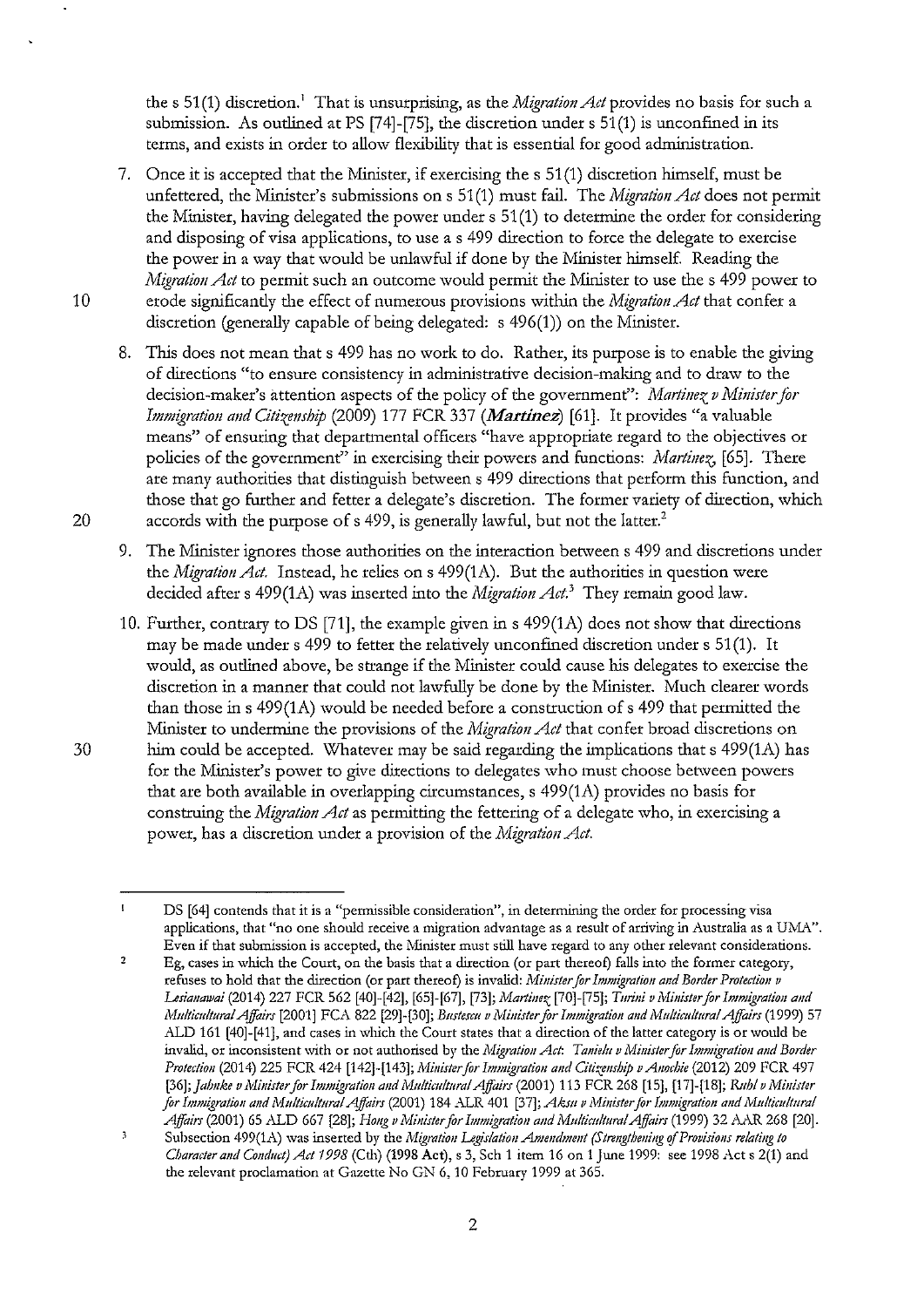- 11. The Minister submits (DS [73]), that the "discretion conferred by s 51(1) is naturally a topic" on which s 499 directions may be given, as the processing order for visas "may properly be the subject of government policy". That is so, however, it does not advance the Minister's case. The submissions above show that a s 499 direction may be used to ensure that delegates have appropriate regard to governmental policy. But policy (like a direction) must be consistent with the *Migration Act*. It "must allow the Minister to take into account the relevant circumstances": *Re Drake and Minister for Immigration and Ethnic Affairs (No 2)* (1979) 2 ALD 634 *(Drake)* at 640. It must not "preclude consideration of relevant arguments mnning counter to an adopted policy which might be reasonably advanced in particular cases" (as to 10 which in the present case, see the correspondence at SC p 326, 337-346, 349): *Drake* at 640.
- 12. Insofar as the Direction, as constmed by the Minister, reflects the Government's policy, that policy is "an unlawful policy which creates a fetter purporting to limit the range of discretion conferred by a statute", not "a lawful policy which leaves the range of discretion intact while guiding the exercise of the power": *Drake* at 641. The point is made plain by *P!aintijj. M64/* 2015 *o Ministerfor Immigration and Border Protedion* (2015) 327 ALR 8 **(Plaintiff M64),**  relied upon at DS [74]. Contrary to the Minister's claim that his "point is somewhat similar to one accepted" in *Plaintiff M64*, *Plaintiff M64* shows that the Minister cannot do what, on his constmction of the Direction, he has purported to do in this case. As the plurality said, it "may be accepted that the priorities policy could not lawfully be applied rigidly so as to 20 preclude the consideration by the Delegate of the circumstances of each applicant": [58], see also at [68], [71] per Gageler J. Yet that is what the Minister claims that the Direction does. As he constmes it, the Direction is inconsistent with s 51(1) of the *Migration Ad.* If question 3(b) in the Special Case is answered, the answer must be "yes".

#### **The Direction and the Reasonable Time Obligation**

#### *The Reading D01vn Argument*

- 13. The Minister accepts that, on his construction, the Direction may operate inconsistently with the Reasonable Time Obligation (OS [53]) and so the *Migration Ad.* He seeks to preserve the Direction's validity (or part thereof) by reading down the Direction so that it "can properly be applied by delegates unless and until an applicant submits that a reasonable time has 30 elapsed": DS [58], [62]. When (if) that submission is made, "the delegate would be required to consider that submission", and determine whether the Direction could, consistently with the Reasonable Time Obligation, continue to apply to the visa application: DS [58], [62].
	- 14. This submission must be rejected. It fails at the outset. *First*, if the Direction is to apply until a visa applicant "submits that a reasonable time has elapsed", then if that applicant's submission is correct, the Reasonable Time Obligation will already have been breached. Reading down the Direction in the manner suggested by the Minister will therefore not prevent the Direction from being inconsistent with the *Migration Act*.
- 15. *Secondly,* compliance with the Reasonable Time Obligation is not conditional upon a visa applicant requesting that his or her application be processed. A valid visa application must be 40 considered and determined within a reasonable time, regardless of whether the applicant prompts the Minister to do so. Again, the proposed reading down fails to cure the Direction's inconsistency with the *Migration Act*.
	- 16. *Thirdly,* leaving aside the flrst two points, the proposed reading down is contrary to authority. Accepting that the question of whether the Direction can be read down as the Minister suggests is to be determined with reference to s 46(2) of the *Acts Interpretation Act 1901* (Cth), the cases on provisions of that nature show that the answer to that question is "no".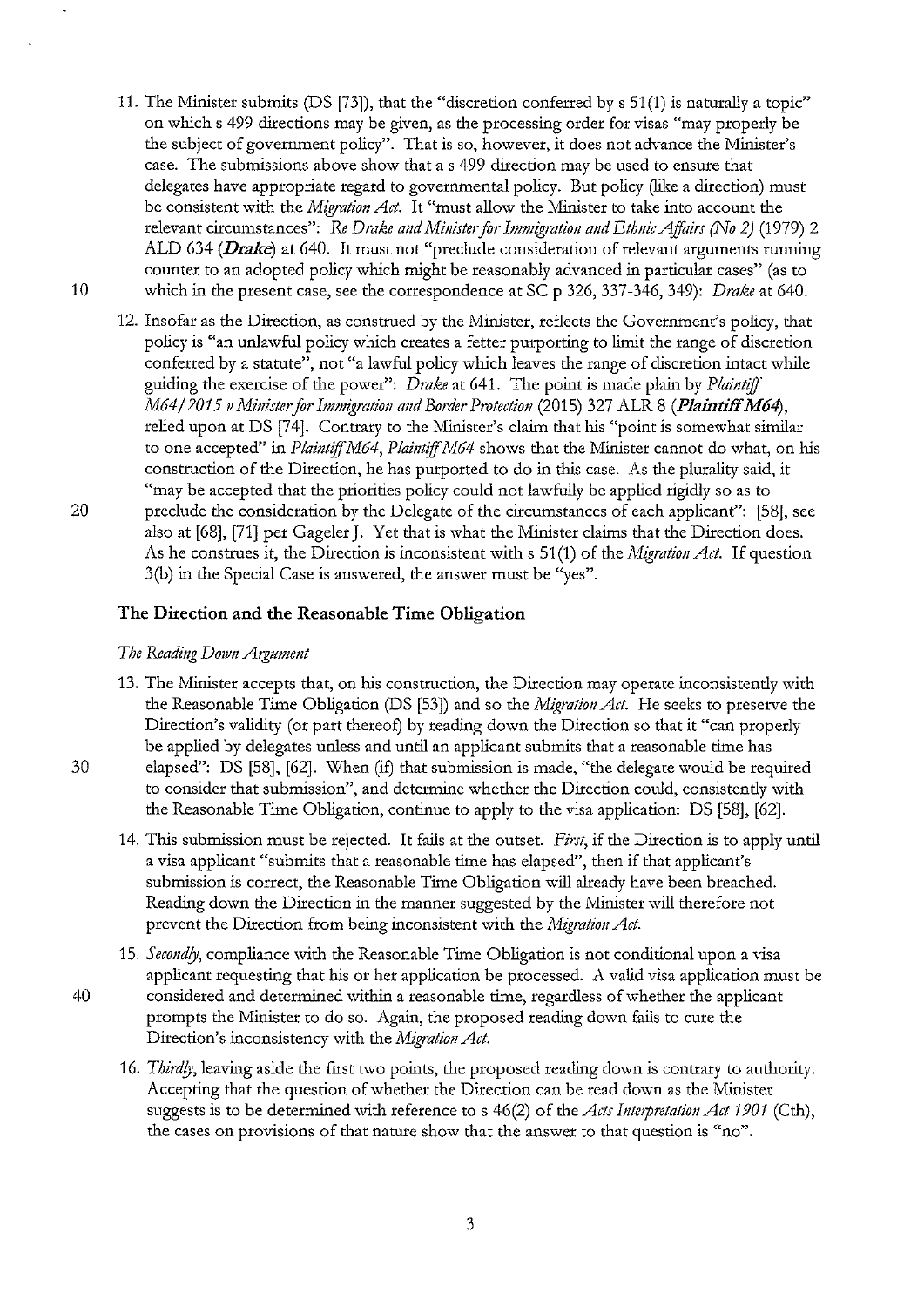- 17. Reading down must not occur in the face of a contrary intention.<sup>4</sup> The Direction's validity is only in issue if the Minister's construction of the Direction is accepted. On that consuuction, the Processing Order is mandatory. Section 9 of the Direction permits deviation from the Processing Order in limited cases of Family Visa applications, in relation to which delegates are to take into account "special circumstances of a compelling or compassionate nature". Delegates are, on the Minister's construction, implicitly commanded not to consider special circumstances of a compelling or compassionate nature when deciding the order for considering and disposing of PUMA Family Applications: PS [16].
- 18. Yet circumstances of that nature are significant in determining what is a reasonable time 10 within which a visa application must be processed. The Minister's reading down would require delegates to consider such circumstances if an applicant sponsored by a PUMA submitted that the delegate should depart from the Processing Order. The proposed reading down would thus require delegates to do precisely what the Direction commands them not to do. The Minister's approach also fails to recognise that, in  $\frac{9(2)}{2}$ , the Minister has already specified the applicable qualifications to s 8 of the Direction: cf *Tajjour* [52]. The provision of those express qualifications, absent the qualification that the Minister seeks to achieve by his reading down, suggests that the reading down was not intended.
- 19. Further, aside from being contrary to the text of the Direction, the Minister's approach is contrary to the intention of the Minister in making the Direction as reflected in the 20 Department's submission to the Minister on the making of the Direction, and in the Department's letter to migration agents shortiy after the Direction was made.
- 20. The departmental submission noted that there "may be around 200 existing [UMA]sponsored applications that are grant-ready": SC p 95 [5b]. The submission stated that "those applications would not be finalised while delegates have other higher priority applications to process":  $SC$  p  $96$  [14]. There was no caveat to that statement, suggesting that any of those applications may, in light of the Reasonable Time Obligation, be finalised outside of the Processing Order. Further, the submission envisaged that effort would be expended to ensure that such applications were *not* determined: SC p 95 [5b]. Expending effort to ensure the non-finalisation of "grant-ready" applications further reflects that the 30 Minister did not intend the Direction to be subject to the Reasonable Time Obligation.
	- 21. The letter from the Department to migration agents shortly after the Direction was made confirms this point. Migration agents were informed, without qualification, that the effect of the Direction was that processing of PUMA Family Applications would now "take several years" and that there was "no priority" for families sponsored by a UMA facing compelling or compassionate circumstances:  $SC p 304$ . These unqualified statements are inconsistent with an intention that the Processing Order being subject to the Reasonable Time Obligation.
	- 22. The Direction must not be read down contrary to the intention that its text and extrinsic material disclose. The Minister's reading down argument should fail for that reason alone. However, there are further obstacles to the adoption of the Minister's approach.
- 40 23. In order to read down the Direction, the reduced form of the Direction that results "must operate upon the persons and things affected by it in the same manner as the enacted words would have operated upon those persons and things" had the Direction been wholly valid.<sup>5</sup> The Minister's reading down would not see certain visa applications, visa applicants or

See, eg, *T aj;oar v NewS oath IJ7ales* (2014) 254 CLR 508 *(Tajjoui)* [52]; *Pape v Commissiouer ofTaxatioa* (2009) 238 CLR 1 *(Pape)* [248]; *Strkklaad v Roda Coacrete Pipes Ltd* (1971) 124 CLR 468 *(Strickland)* at 492.

 $\overline{5}$ *Stricklaad* at 493; see also, eg, *Ro Diagiau; Ex parte Waguer* (1995) 183 CLR 323 at 339, 348; *Bauk of NSW v The Commomvealth* (1948) 76 CLR 1 at 371; *Pidoto v Victoria* (1943) 68 CLR 87 at 111.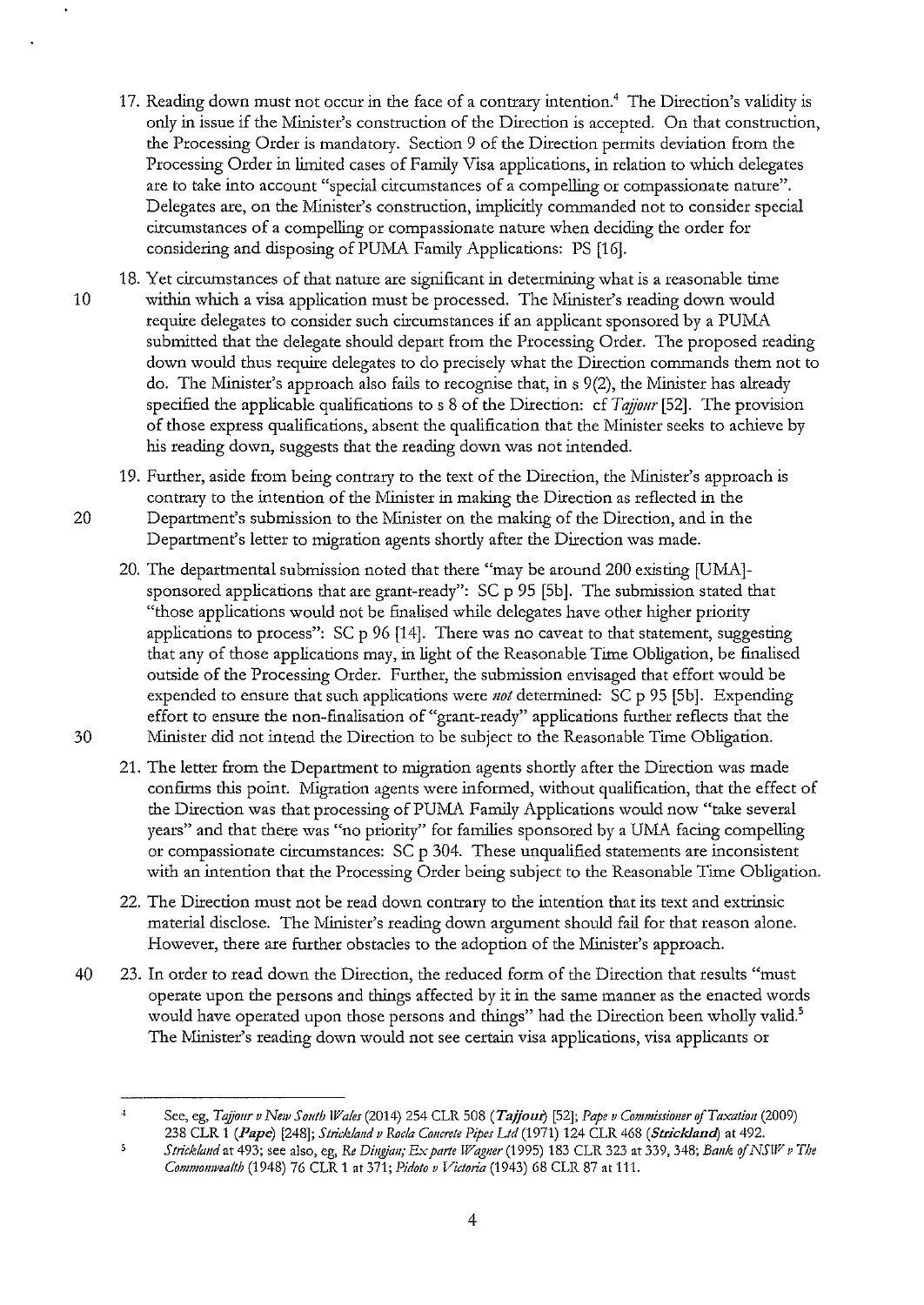delegates excluded from the operation of the Direction, with the Direction operating on its terms in relation to those persons or applications not so excluded. Rather, the Direction would apply to all delegates to whom it is directed (see the Direction, s 4(1)) up to a point. Once that point were reached, it would cease to apply. That is a different operation, in respect of those delegates (and in respect of the Family Visa applications and applicants in question), to the operation that the Direction would otherwise have (and, as discussed above, that the Direction was intended to have). Reading down the Direction to produce such a different operation would be akin to the Court itself exercising the power that s 499 vests in the Minister: cf *Pape* [251]. That outcome cannot be accepted.

10 24. These matters are sufficient to show that the Minister's approach is contrary to authority. But there are yet more problems with the suggested reading down. At DS [67], the Minister submits that, in light of the "time averages and ranges of processing times referred to in the special case", it is "simply impossible" to find, at this stage, that the Visa Application "will not be determined within a reasonable time". No doubt this same submission would be deployed if an application for mandamus were made as the Minister's approach envisages (DS [58]), making the task of a PUMA-sponsored Family Visa applicant who wishes to be processed outside of the Processing Order, as the Minister says, "simply impossible".

25. Of importance for present purposes, if the Minister is right in that there may be significant difficulties, at least within certain periods, in determining whether the continued application

- 20 of the Direction to a PUMA Family Application will result in unreasonable delay in processing the application, this merely confirms that his reading down should be rejected. A delegate would, within that period where uncertainty prevailed, be unable to determine whether or not the Direction had ceased to apply to him or her in respect of the application in question. Presumably this explains why the Minister does not submit that the Direction is to be read down so as to automatically cease to apply once its continued application would cause a breach of the Reasonable Time Obligation. Such an approach would require delegates, in order to comply with the Reasonable Time Obligation and with  $\frac{499(2A)}{100}$ , to continually monitor the delays attaching to each PUMA Family Application, and to determine with precision the point in time at which the Direction must cease to apply to each such 30 application. At least in some cases, that may be a near impossible task. So instead, as outlined above, the Minister claims that the Direction may continue to operate up until "an applicant submits that a reasonable time has elapsed": DS [58], [62]. The flaws with that approach, as outlined above, are patent.
	- 26. For these reasons, the Direction cannot be read down. As acknowledged by the Minister, on his construction, the Direction is apt to cause unreasonable delays in processing PUMA Family Applications. The Direction, on that construction, is invalid.

#### *The Minister's other submissions in relation to invalidity and the Reasonable Time Obligation*

- 27. The Minister's reading down argument is the only way in which the Minister seeks to provide a complete answer to the plaintiff's submissions on question  $3(a)$ . Once the reading down
- 40 submission is rejected, question 3(a), if answered, must be answered "yes". Nevertheless, the Minister makes other submissions in relation to the three ways in which the plaintiff puts his case on question  $3(a)$ , and in relation to the Reasonable Time Obligation generally. The plaintiff responds to these as follows.
	- 28. Dealing first with DS [68], the Minister submits that, if he selects an order of priority in the exercise of his s 51(1) discretion, the order of priority must be taken into account in assessing whether a delay is unreasonable: DS [68]. This is despite his earlier concession that the Reasonable Time Obligation is not subject to the discretion in  $s$  51(1): DS [51]. All valid visa

5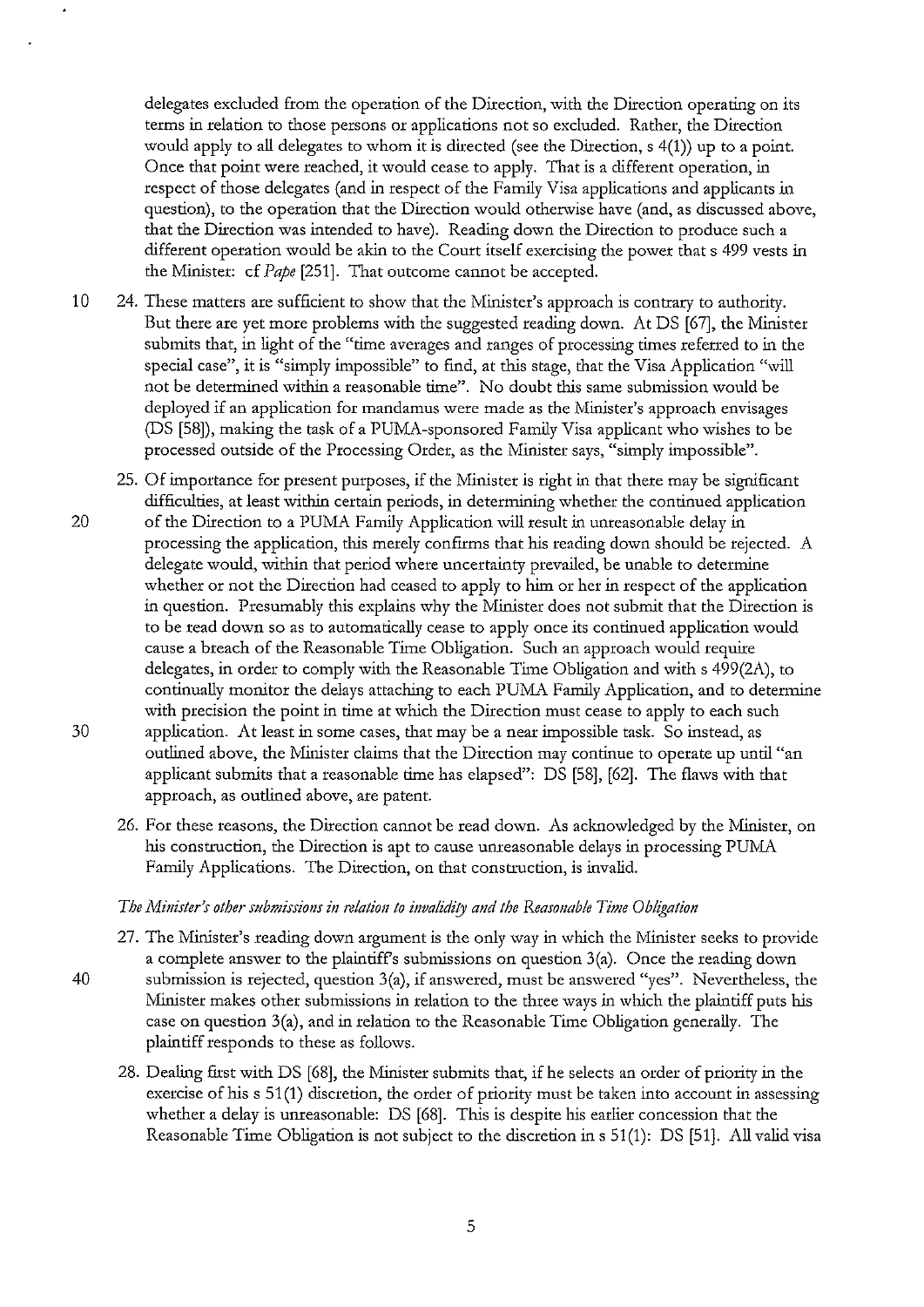applications must be considered and determined within a reasonable time, regardless of the order in which the Minister or a delegate may wish to process any given application.

29. The submission at DS [68] must be rejected. As explained in *Plaintiff 5297/2013* 11 *1\!Iinisterfor Immigration and Border Protection* (2014) 255 CLR 179 [37], what is a reasonable time "is ultimately for determination by a court". It depends not on the Minister's opinion of what is reasonable, but must be determined with regard to "the circumstances of the particular case within the context of the decision-making framework established by the Act". The Minister's submission does not accord with this approach. It seeks, by the backdoor, to subject the Reasonable Time Obligation to the power in s 51(1). It would mean that, although it is for a

10 court to determine what a reasonable time is by having regard to all the circumstances, significandy different answers to the question of what is a reasonable time might be given in cases that a court would otherwise have regarded as relevandy the same.

30. The present case provides a good example. Under the Direction, PUMA Family Applications fall into the lowest category in the Processing Order. However, Family Visa applications that are sponsored by an Australian citizen UMA (a **CUMA**) do not. The Minister submits that the evident rationale behind the Direction is that "no one should receive a migration advantage as a result of arriving in Australia as a UMA": DS [64]. Yet if a court had to decide whether a delay in processing a visa application were reasonable, then, on the Minister's approach, there would be an excuse for delay available if the application were a 20 PUMA Family Application, but not if the sponsor were a CUMA.

- 31. In determining what a reasonable time is for the processing of a visa application, the answer must be the same for applications that are relevandy indistinguishable. Contrary to the Minister's approach, in determining what a reasonable time is, the Court must decide for itself what differences between visa applications are relevant, and what reasons for delay are reasonable. Where applications are relevandy indistinguishable, the intentional infliction of significant delay in processing some applications, but not others, would be arbitrary, not reasonable.
- 32. Three further points should be made in relation to the matters that bear upon what is a reasonable time to consider and determine a visa application. *First*, if, despite the above, a 30 court must consider any processing order that is in place in deciding what a reasonable time is for processing a visa application, then it would also be relevant to consider matters such as whether that processing order caused breaches of Australia's international obligations. A processing order that infringed a person's rights under, eg, the *Intemational Covenant on Civil and Political Rights* (see, eg, SC p 132) could not cany much, if any, weight.
	- 33. Secondly, where the Minister or his Department specifically encourages a class of persons to apply for visas of a certain type (see, eg, SC p 95 [9], 96 [15], 166-7, 232 [11], 233 [20]), it would be relevant for a court to take that fact into account when those persons are later subjected to processing delays specifically because they are persons of that class who applied for visas of that type.
- 40 34. *Finally*, the submission (DS [53]) that "the number of staff allocated to process visas of different kinds and the geographic location of those staff' is a matter to be taken into account in determining what is a reasonable time must be treated with caution. Whilst the resources available to the Minister may bear upon what is a reasonable time, a decision to allocate those resources to the processing of certain types of visa applications instead of others can be of only limited relevance insofar as excusing delay is concerned. Indeed, this kind of allocative decision could be a significant cause of unreasonable delay.
	- 35. As to the balance ofDS, in DS [60] the first sentence is inconsistent with the Minister's proposed reading down of the Direction, which would see delegates consider whether a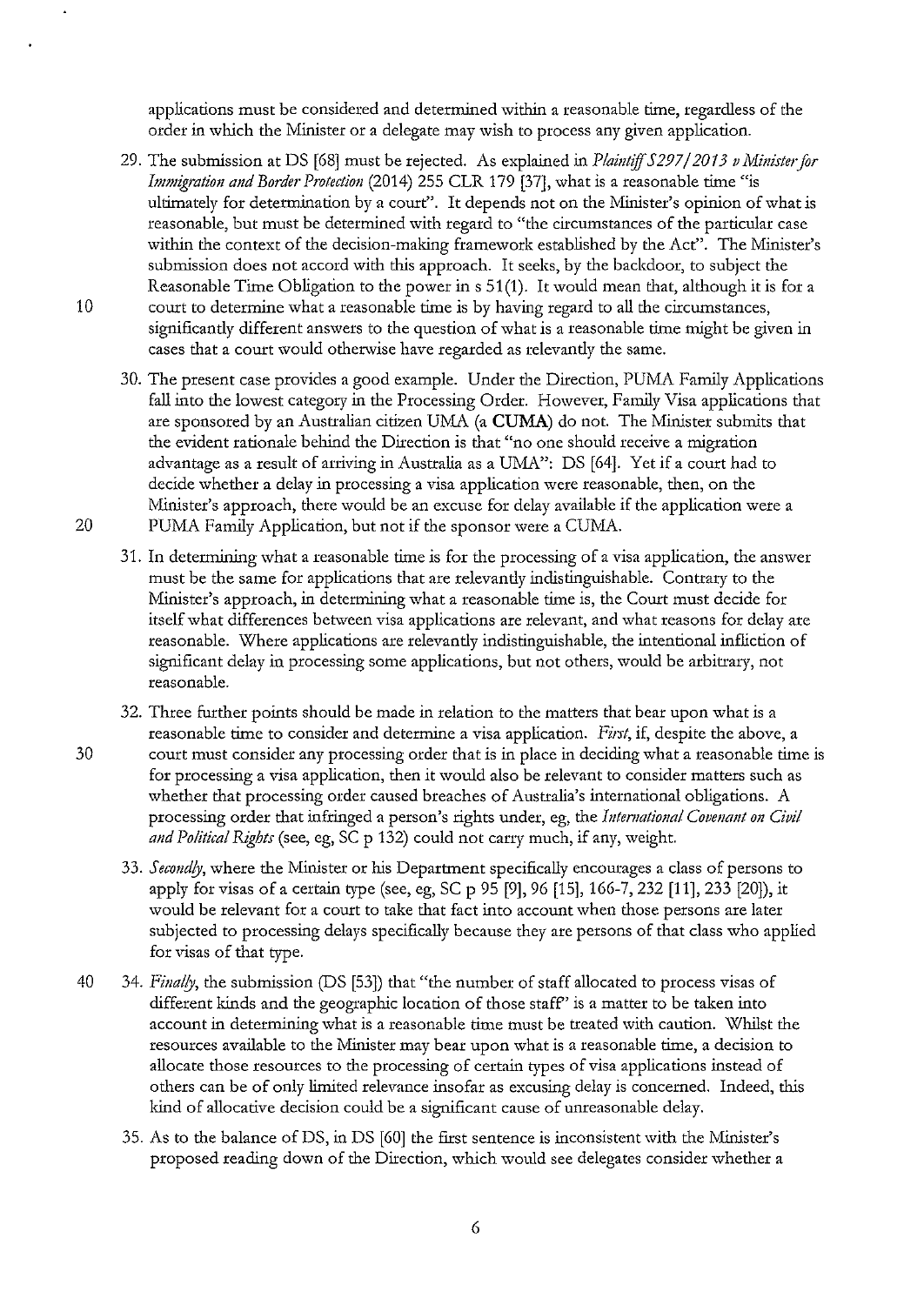reasonable time had elapsed in relation to individual applications if requested to do so by the visa applicant: DS [58], [62]. The second sentence observes, correctly as a matter oflaw, that there is nothing in the *Migration Act* that requires the Minister to delegate the power under s 51(1). But it is unclear how this advances the Minister's case. The Direction is directed to "delegates who... perform functions or exercise powers under" s  $51(1)$ : Direction, s  $4(1)$ .

36. The facts of the Special Case do not, unsurprisingly, indicate that the Minister exercises the s 51(1) discretion personally in relation to Family Visa applications. Rather, they indicate that the processing order for such applications is determined under the Direction (so presumably by delegates on whom the Direction is binding): SC [35]. It may be that a delegate who 10 considers a visa application under s 47 of the *Migration Act* may be different from the delegate who exercises the  $s$  51(1) discretion, but this does not matter. If the Processing Order is mandatory, it still prevents the circumstances of the case from being taken into account by the delegate who determines when a PUMA Family Application will be processed. For the reasons at PS [55]-[56], that is inconsistent with the *Migration Act.* 

37. As to DS [61], the first two sentences raise a question that need not be considered: whether a mandatory processing order that was subject to an exception such as that ins 9(1) (without s 9(2)) of the Direction would be inconsistent with the Reasonable Time Obligation. The third sentence raises the possibility of a mandatory processing order within which "the lowest priority cases would nevertheless be decided within a reasonable time". This submission 20 reflects a misunderstanding of "reasonable time" and the Reasonable Time Obligation. It fails to recognise that what is a reasonable time depends in part on the volume of applications in question. All other things being equal, a lower number of applications would mean that the relevant reasonable time would be shorter. The Minister's submission also assumes, incorrectly, that it is possible, prospectively, to say that no visa application that falls into the lowest priority in a mandatory processing order will have circumstances such that, to comply with the Reasonable Time Obligation, it must be processed outside of that processing order.

38. The last sentence ofDS [61] makes much the same error as discussed at [11]-[12] above. Rational administrative decision making is undermined, not served, by policies that do not admit of exceptions: *Plaintiff M64* [58], [68], [71]; *Drake* at 640-1; *Sacharowitz v Minister for* 30 *Immigration, Local Government and Ethnic Affairs* (1991) 33 FCR 480 at 485-6.

39. DS [62]-[63] depend upon acceptance of the Minister's reading down argument, which is addressed above. DS [64] goes more to the question of inconsistency with s 51(1) than the Reasonable Time Obligation. Even if the Minister's concerns about family members of UMAs obtaining a migration advantage are a permissible consideration under the  $s 51(1)$ discretion, that still leaves other relevant considerations that the Minister must consider. Otherwise, like DS [62]-[63], DS [64] depends upon the Minister's reading down argument.

40. DS [65] fails to appreciate that Family Visa applicants have no control over whether their sponsor travels outside Australia, or obtains Australian citizenship. The fact of a Ministerial direction that creates delays for PUMA Family Applications if the sponsor fails to obtain 40 citizenship is an irrelevant consideration insofar as concerns the question of deciding whether that delay is reasonable. In any case, the plaintiff relies on the submissions at [28]-[31] above.

41. DS [66] depends upon acceptance of the Minister's reading down argument. DS [67] does not answer what is said at PS [61]-[73], and otherwise creates the problem for the Minister identified at [25] above.

## **Construction of the Direction**

42. The Minister construes the words "have regard to" in s 7 of the Direction as though they read "have regard only to": DS [12]. He does so even though, on his own admission, this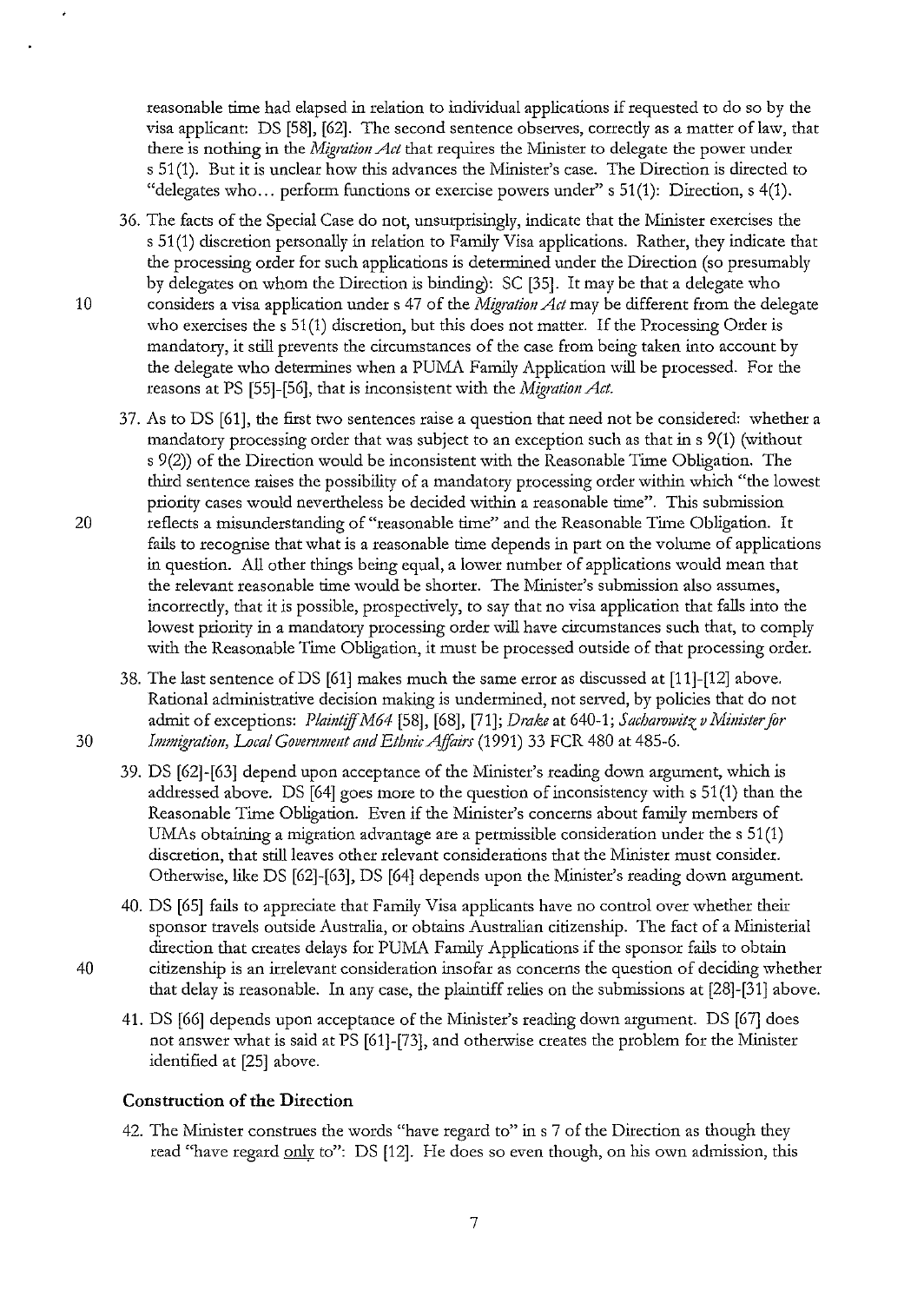reading may cause the Direction to operate inconsistently with the *Migration Act*: DS [53]. The Minister then seeks to overcome this difficulty by reading down the Direction.

- 43. The Minister's approach thus requires a departure from the natural meaning of the words of the Direction in two senses. The Court must depart from the natural meaning of "have regard to".<sup>6</sup> Having done so, the Court must then depart from the natural meaning of other words in the Direction so as to prevent that the Minister's construction of "have regard to" from resulting in invalidity.<sup>7</sup> That is an unusual approach to construing the Direction, especially when, on the plaintiff's approach, the Direction has effect according to its natural meaning and avoids the problems of invalidity that are created by the Minister's approach.
- 10 To the extent that s 9 is largely rendered surplus by the applicant's approach (OS [13]-[16]), that is merely an outcome of the natural meaning of the words used in the Direction and the application of the principle that a consttuction that avoids invalidity is to be preferred.
	- 44. DS [17] relies on the differing usage of "take into account" (s 9(1)) and "have regard to" (s 7) in the Direction. Yet as the authorities relied on by the Minister show, the presumption "that where different words are used a change of meaning is intended... is of no great weight" *(King v Jones* (1972) 128 CLR 221 at 266) and "is of very slight force if the words in themselves are sufficiently clear": *Commissioner of Taxes (Vict) v Lennon* (1921) 29 CLR 579 at 590. The Minister's submission should be rejected: *Telstra Corp Ltd v ACCC* (2008) 171 FCR 174 [19].
- 45. DS [18] and [19] claim that the purpose of the Direction was to align the order in which 20 delegates consider and dispose of Family Visa applications with the order of priority determined by the Government, and to give PUMA Family Applications the lowest priority. It is said that the Minister's construction best achieves that purpose. However, the plaintiff's construction also achieves that purpose. It is accurate to say that PUMA Family Applications have the lowest priority when, absent some relevant circumstance, such applications are generally to be processed last.
	- 46. DS [20] makes the mistake of confusing a mandatory processing order with a processing order that admits of exceptions in appropriate circumstances. The latter may promote fair and rational decision making, but the former does the opposite: see [11], [12] and [38] above. The Minister's reliance on *Plaintiff M64* is, again, misplaced: see [12] above.
- 30 47. For these reasons, and those outlined in relation to the invalidity that results from the Minister's construction of the Direction, the plaintiff's construction should be adopted.

# The plaintiff should have relief in any case

- 48. For the reasons outlined above, the plaintiff's construction of the Direction should prevail, and question 2 should be answered "no". If, however, the Court holds that the Minister's construction of the Direction is correct, and if the Court accepts the Minister's submissions on the validity of the Direction, then question 2 must still be answered "no". If the Minister is correct in that the Direction is to be read down, then, on its proper constmction, the Direction does *not* oblige delegates of the Minister to follow the order of priority set out in s 8 of the Direction "in every case" when determining whether to consider or dispose of a 40 PUMA Family Application.
- 

8

<sup>6</sup>  In some cases, ''have regard to" effectively means "have regard only to" (DS [11 ]), but the natural meaning of the phrase "means no more than to take into account or to consider": *ACCC v Lee/ce Pry Ud* (2000) A TPR 41-742 [81]; see also *Commissioner* of *AFP v Conrtenqy Investments Lid (No 3)* (2014) 289 FLR 331 [16].

<sup>7</sup>  Thus on the Minister's approach, the words "applications for Family Stream visas" mean something less than what they would naturally mean: DS [56].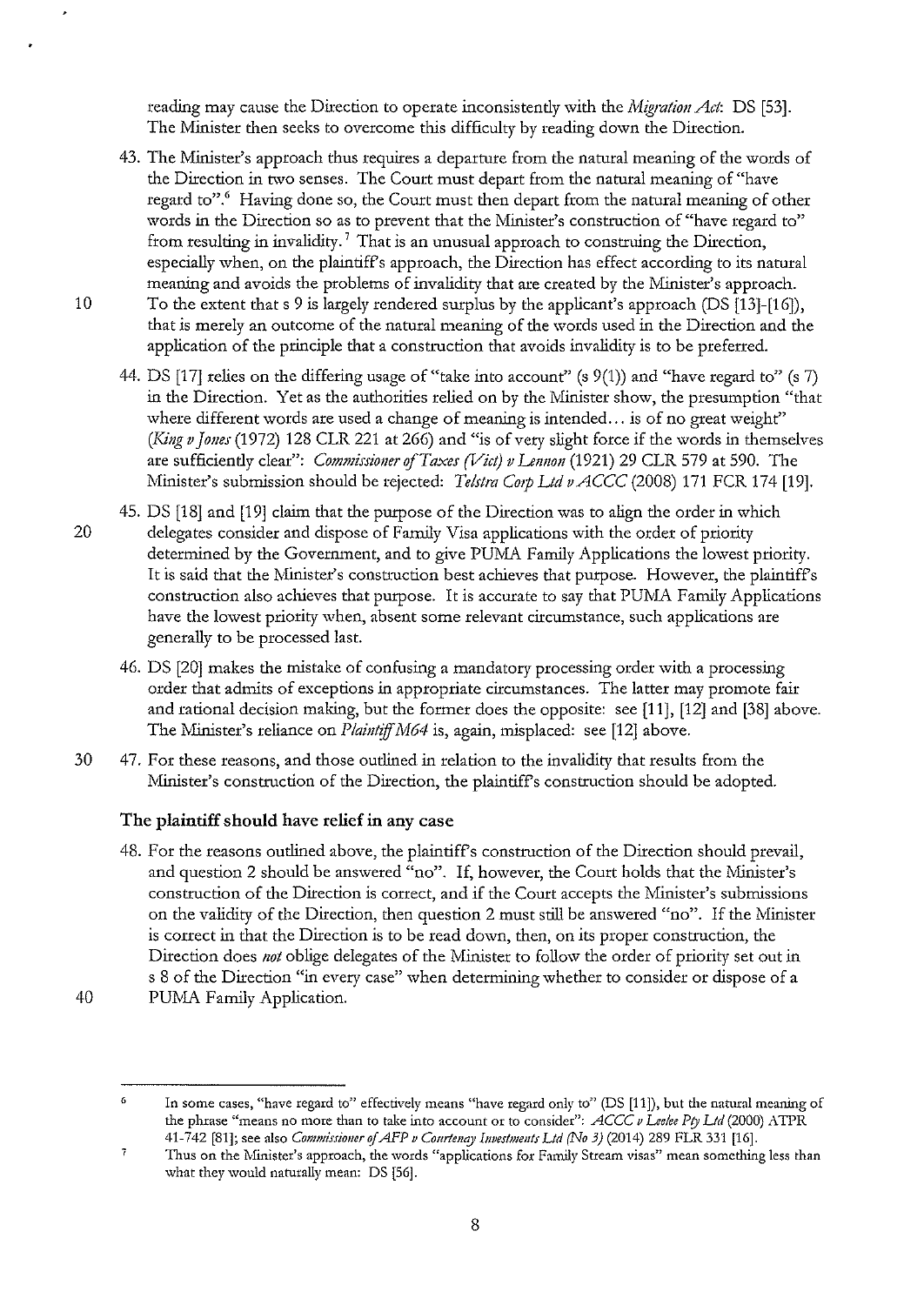- 49. Moreover, should the Direction be construed and read down as the Minister submits, the plaintiff would nevertheless be entitled to relief. The Court should find that the Direction has not been implemented in the manner that the Minister now suggests that it operates. Rather, it has been implemented on the basis that it admits of no exceptions, based on the Reasonable Time Obligation or othenvise, in the case of PUMA Family Applications.
- 50. *First,* departmental submissions relating to consideration of the Direction by the Australian Human Rights Commission **(AHRC)** show this to be so. A departmental submission prepared for the Minister in July 2015 in relation to work done by the AHRC stated that the Direction gave Family Visa applications "sponsored by [a UMA] lowest priority and in effect, 10 these applications will not be processed further while any other Family Stream applications remain to be processed. These applications will not be processed further for many years": SC p 105 [4], 107. That statement suggest that the Direction's application was not subject to the Reasonable Time Obligation. So does the statement that, under the Direction, "decision makers in the Department are unable to consider compelling and compassionate circumstances" for UMA-sponsored applications: SC p 106 [6]. If the Direction were being applied subject to the Reasonable Time Obligation, delegates would have been considering compelling and compassionate circumstances when consideting what amounted to a reasonable time. A further departmental submission in February 2016 showed that the Department's approach had not changed: SC p 141 [5], 142 [11].
- 20 51. *Secondly,* the same approach to implementing the Direction was evinced in correspondence with Fragomen in relation to the Visa Application. On 6 May 2015, the Department emailed Fragomen, stating that, the Direction meant that the Visa Application "will not be processed further as this stage and will not be able to be finalised for a number of years. There is no priority for families sponsored by [a UMA] who are facing compelling or compassionate circumstances": SC p 325. Fragomen replied on 21 May 2015, stating that if"any leeway can be given this would be most appreciated as the applicant, a mother and her kids, have had to leave Afghanistan for fear of persecution and are now living in a foreign land without much support": SC p 326. Fragomen asked if "any consideration can be given to processing this application within the usual processing time frames, the applicant, her spouse and kids will be 30 extremely grateful for this. I would be happy to provide submissions as to why there is a need for the processing of the application to be completed within a practical time frame, please let me know if this is required?": SC p 326.
	- 52. The Department never responded. If the Direction were being implemented in the manner for which the Minister now contends, a reply would have been expected.
- 53. In late September and early October 2015, Fragomen sent further communications to the Department: SC p 327-30. The Department replied, referring to the Direction, stating that there was no priority for family members facing compelling or compassionate circumstances and that "[w]e are not able to take any further action on the application or respond to any status updates on the application": SC p 331. There was (and until the Minister filed his 40 submissions in this Special Case, had never been) any suggestion that the Direction's effect on PUMA Family Applications was anything less than absolute. On 8 October 2016, the Department stated that the Visa Application "will only be actively processed once the sponsor acquires Australian Citizenship", further confirming that the Direction was being enforced regardless of the Reasonable Time Obligation: SC p 333.
	- 54. On 19 January 2016, Fragomen wrote a letter, addressed to a delegate, noting that the Direction, if mandatory, was inconsistent with the Reasonable Time Obligation, and requesting that the Visa Application "be afforded priority and decided within 12 months of lodgement" and "be processed without delay": SC p 338 [6], 339 [9], 341 [25], 342 [31]. The letter outlined the special circumstances of the case: SC p 339 [9] - 342 [30]. The